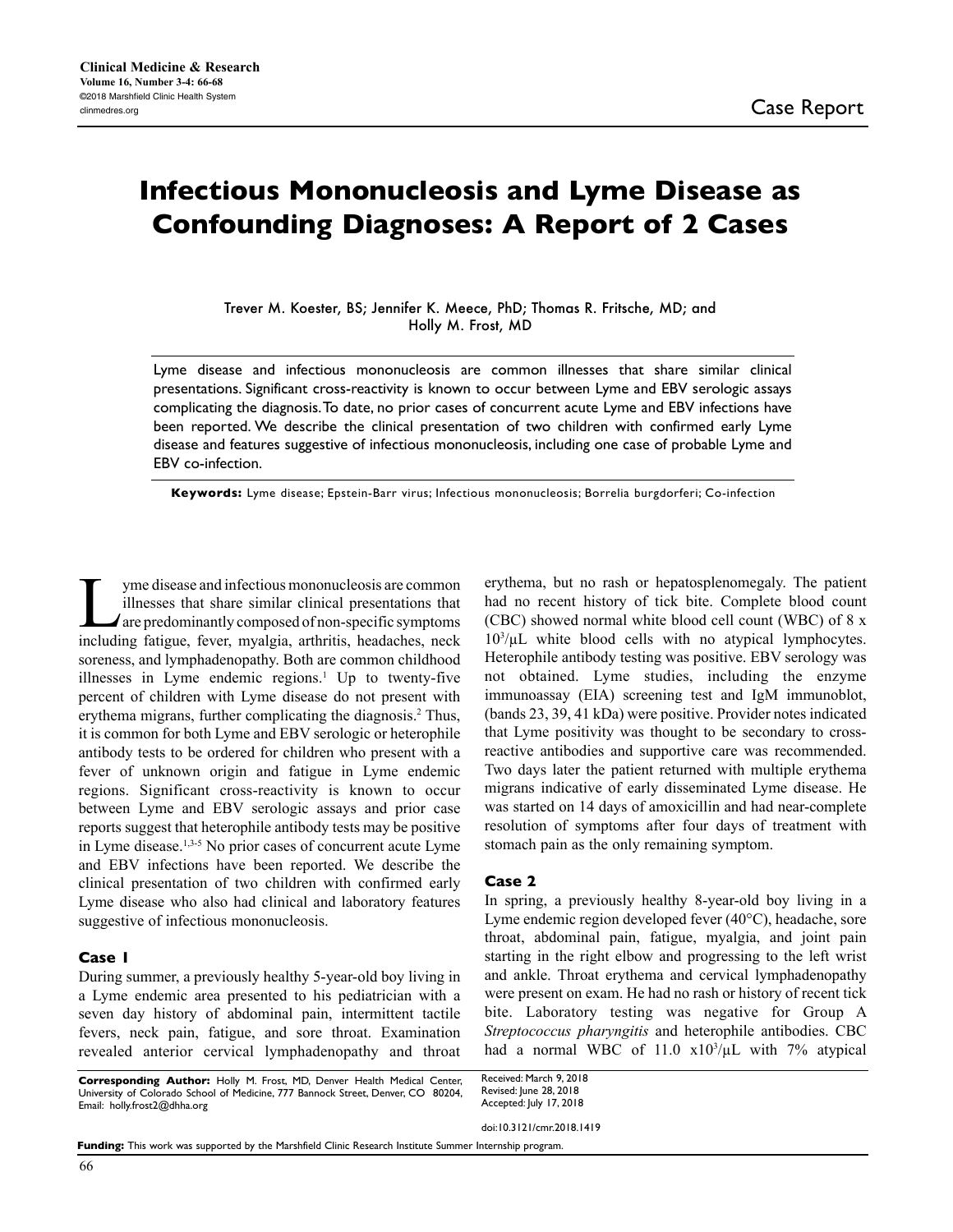# A. Day 4 of Illness

**B. Day 11 of Illness** 



**Figure 1.** Lyme IgM and IgG immunoblots for Case 2 obtained at (A) day 4 and (B) day 11 of illness.

lymphocytes, CRP was 0.5 (mg/dL), and ESR was 33 (mm/ hr). Lyme screening EIA and IgM immunoblot (bands 39, 41 kDa) were positive. Polymerase chain reaction (PCR) testing for anaplasmosis, erhlichiosis, and babesiosis was negative. The patient was started on amoxicillin, but returned to clinic one week later with continued fevers and worsening abdominal and joint pain. Exam and abdominal ultrasound confirmed splenomegaly and lymphadenopathy, but no hepatomegaly. Liver enzymes were not assessed. EBV serology returned positive for VCA IgM and EA-D IgG antibodies, and repeat Lyme serology showed evidence for sero-conversion (bands 28, 39, 41, 58, 66, 93 kDa) (Figure 1). He completed 21 days of amoxicillin with a complete recovery.

# **Discussion**

Lyme disease was confirmed in both cases by erythema migrans or seroconversion. Some clinical features including sore throat, cervical lymphadenopathy and splenomegaly (Case 2) were more consistent with infectious mononucleosis than Lyme disease. EBV serology and heterophile antibody results presented a diagnostic challenge in both cases. In Case 1, the heterophile antibody tests results and the known crossreactivity of Lyme antibody assays led the provider to conclude that the Lyme results were a false positive and thus, delayed initiation of antibiotics. The absence of atypical lymphocytes and abrupt resolution of symptoms with antibiotic initiation raised suspicion for a false positive heterophile antibody test in this case, though concurrent infection could

not be excluded. Previous case reports have described similar scenarios to Case 1, often with patients presenting with early disseminated Lyme disease that is misdiagnosed as infectious mononucleosis secondary to a false positive heterophile antibody or EBV VCA-IgM test.<sup>1,3</sup> Our patient was fortunate in that he did not develop severe sequelae. In two prior reports severe disease including carditis and brachial plexopathy developed after the misdiagnosis and delay in antibiotic initiation.<sup>1,3</sup>

In Case 2, the presence of atypical lymphocytes combined with EBV VCA-IgM, and ultrasound-confirmed splenomegaly, suggest concurrent Lyme and EBV infection. To our knowledge, this is the first case of probable EBV and Lyme disease co-infection reported. Of note, neither patient developed rash after initiation of amoxicillin; however, this is thought to occur in fewer than 30% of patients with infectious mononucleosis who take amoxicillin.<sup>6</sup>

EBV serology should be highly sensitivity for mononucleosis; however, cross-reactivity between EBV VCA and Lyme IgM can occur.3,4 Numerous studies have demonstrated false positive Lyme IgM in the setting of EBV infection, while only two cases of false positive EBV IgM in the setting of acute Lyme disease have been published.<sup>3,4</sup> As a result, positive Lyme serology is sometimes dismissed as cross-reactivity in patients with symptoms of infectious mononucleosis and EBV